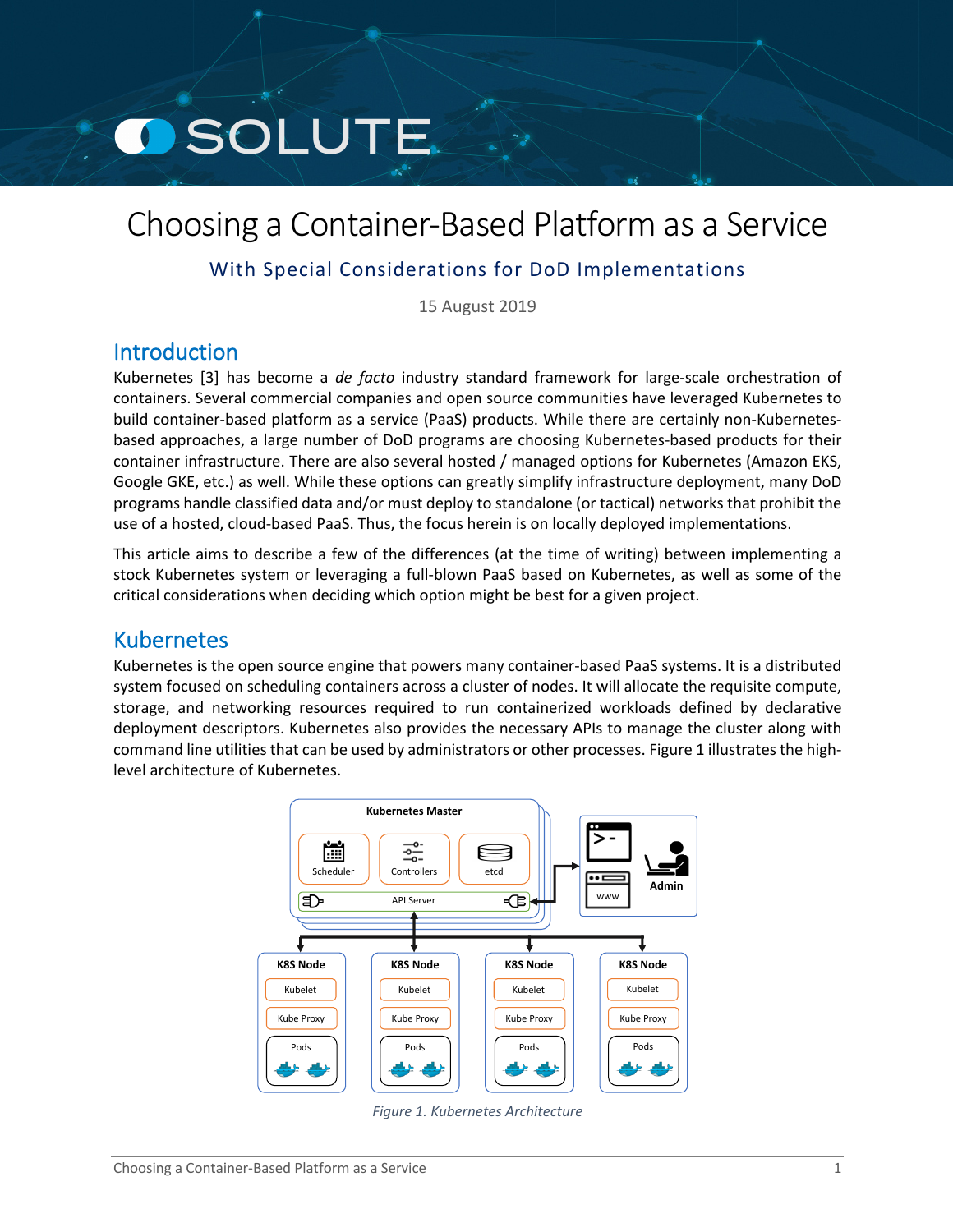

Kubernetes itself is essentially a container orchestration framework, with a highly extensible architecture and a large ecosystem of extensions and plugins. It focuses mainly on container orchestration (e.g. scheduling, resource limitations, etc.) and cluster management (managing many nodes). Kubernetes itself does not provide a web-based administration console, an installer, software defined networking, nor a host of other features. However, there are a large number of related projects built to work with Kubernetes that add these functions.

Kubernetes was originally tied very closely to the Docker [[2\]](#page-8-1) implementation of containers. In recent months the Open Container Initiative [[5\]](#page-8-2) and the Cloud Native Foundation have created open specifications and a new generation of tools that have freed Kubernetes from tight coupling to Docker. Projects like CRI-O, runC, and containerD have decoupled Kubernetes from Docker and allow it to interact with any number of container runtimes that support the Open Container Initiative specifications.

## Kubernetes-Based Platform as a Service (PaaS)

In Figure 2 [below,](#page-1-0) the Kubernetes project itself focuses mainly on only the Container Orchestration and Cluster Management components of a PaaS. A full-blown PaaS project / product brings together a broader set of functionalities typically needed to run containerized workloads in a production setting. Software Defined Networking (SDN), virtualized storage, logging and monitoring, a container registry, security and access controls are some of the common features added to Kubernetes by PaaS providers. In addition, it is common for a PaaS to include automated or semi-automated installers as well as provide an aesthetically-pleasing web-based management console. Together, the installers and management consoles greatly reduce the effort required to deploy and manage a Kubernetes based cluster.

A commercial PaaS based on Kubernetes will usually integrate the base Kubernetes project with several other commercial products or open source project to provide a turn-key solution. Many of these additional components are sourced from the open source community around Kubernetes. For example, there are more than half a dozen open-source software defined networking (SDN) systems available for Kubernetes. PaaS vendors will often select and integrate one of these projects into the PaaS, thoroughly test it, and integrate the SDN capability with other functions within the PaaS, such as security and access control, load balancing, auto-scaling, etc.



<span id="page-1-0"></span>*Figure 2. Container-Based PaaS Architecture*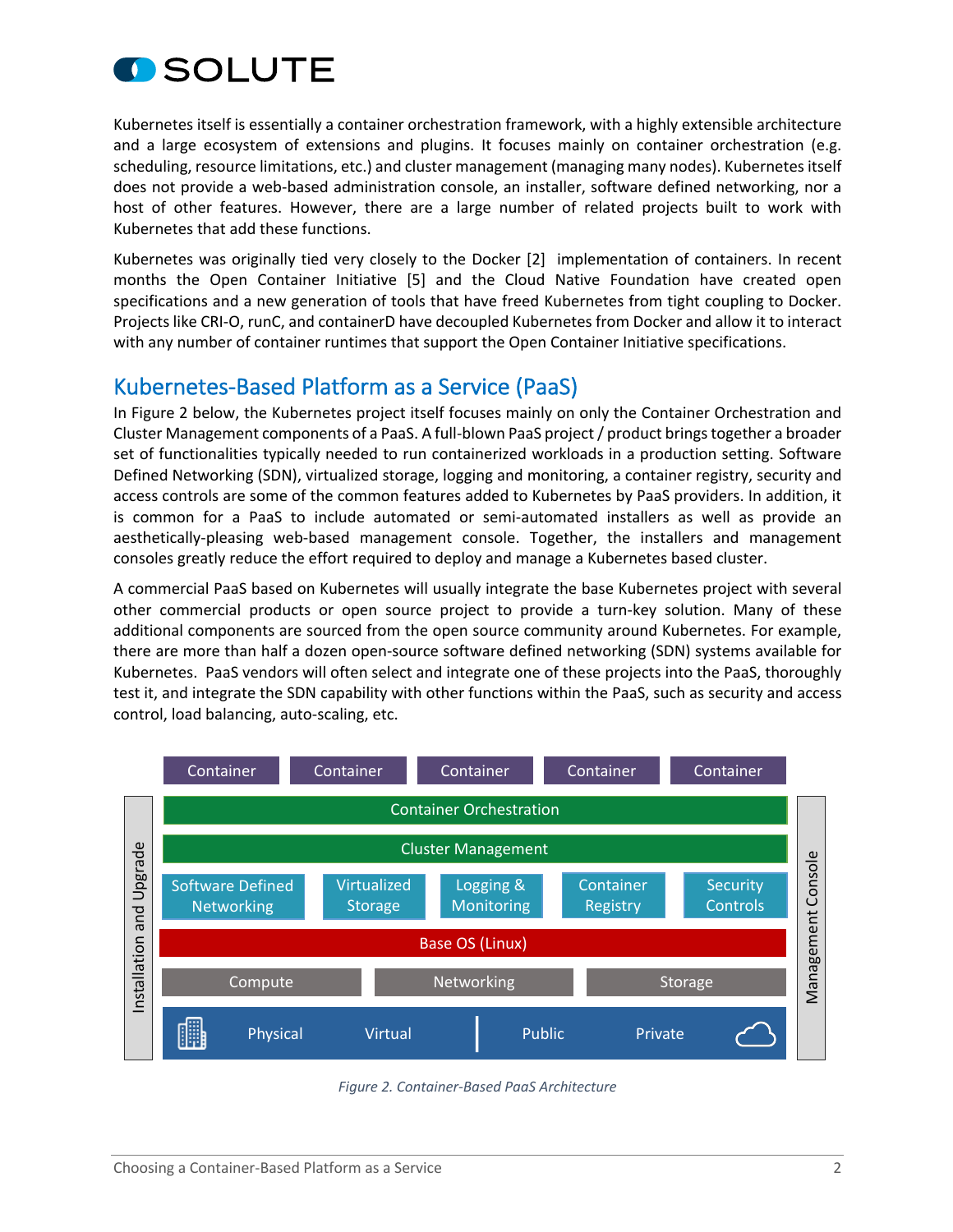

## Conceptual Model of the Kubernetes Ecosystem

While it is a somewhat loose analogy, a container-based PaaS is often referred to as a "cloud operating system". A normal operating system (OS) is responsible for securely managing the resources of and scheduling processes on a single server. Similarly, a PaaS is responsible for securely managing the resources of and scheduling processes (containers) across a large cluster of servers. This analogy can be further extended by comparing the relationship of the Linux Kernel to Operating Systems, Package Managers, and Application Lifecycle Managers. The resulting conceptual model can help developers and system administrators evaluate the Kubernetes ecosystem by relating it to Linux, another well-known ecosystem that has been around for decades [[6\]](#page-8-3).

Table 1 [below](#page-2-0) draws a parallel between the Linux Ecosystem and the Kubernetes Ecosystem using Red Hat products. Red Hat was used as an example simply because they have prominent products in both ecosystems. The same logical comparison could be done with other vendor products as well.

| Kernel              | <b>Upstream OS</b><br>(Community) | <b>Enterprise OS</b><br>(Commercial)                          | Package<br>Management | Lifecycle<br>Manager                           |
|---------------------|-----------------------------------|---------------------------------------------------------------|-----------------------|------------------------------------------------|
|                     | fedora <sup>9</sup>               |                                                               |                       |                                                |
| <b>Linux Kernel</b> | <b>Fedora Linux</b>               | <b>Red Hat</b><br><b>Enterprise Linux</b>                     | <b>RPMs</b>           | <b>Red Hat Satellite</b>                       |
|                     | <b>OPENSHIFT</b>                  | <b>RED HAT'</b><br>OPENSHIFT<br><sub>Container Platform</sub> | <b>HELM</b>           | 3                                              |
| <b>Kubernetes</b>   | <b>OKD</b>                        | <b>OpenShift</b><br><b>Container</b><br>Platform              | <b>Helm Charts</b>    | <b>Operator</b><br>Lifecycle<br><b>Manager</b> |
|                     |                                   |                                                               |                       |                                                |
| Flexibility         |                                   | Simplicity                                                    | Flexibility           | Simplicity                                     |
|                     |                                   |                                                               |                       |                                                |

#### <span id="page-2-0"></span>*Table 1. Kubernetes vs. Linux Ecosystems*

Kubernetes can be thought of as the "Kernel" of a container-based PaaS. It provides container scheduling and resource management across a cluster of servers. By itself, the Linux Kernel does not have the usual commands and services that users have come to expect from a full-fledged Linux OS. While extremely powerful, without things like bash, cron, vim, network / filesystem drivers, installers etc. the Linux Kernel, on its own, is of limited utility for most use cases. Kubernetes is similarly powerful and similarly lacks many of the capabilities of a full-fledge PaaS, including several key features generally required to deploy and manage a robust containerized application infrastructure.

Open source projects like Fedora transform the Linux Kernel into a full-fledged Linux Operating System Distribution by integrating additional functionality, such as the aforementioned tools and services. Part of the Fedora project's role is to find a set of drivers, utilities, services, etc. that are all compatible with each other and with a particular version of the Linux Kernel. Fedora also provides a convenient installer that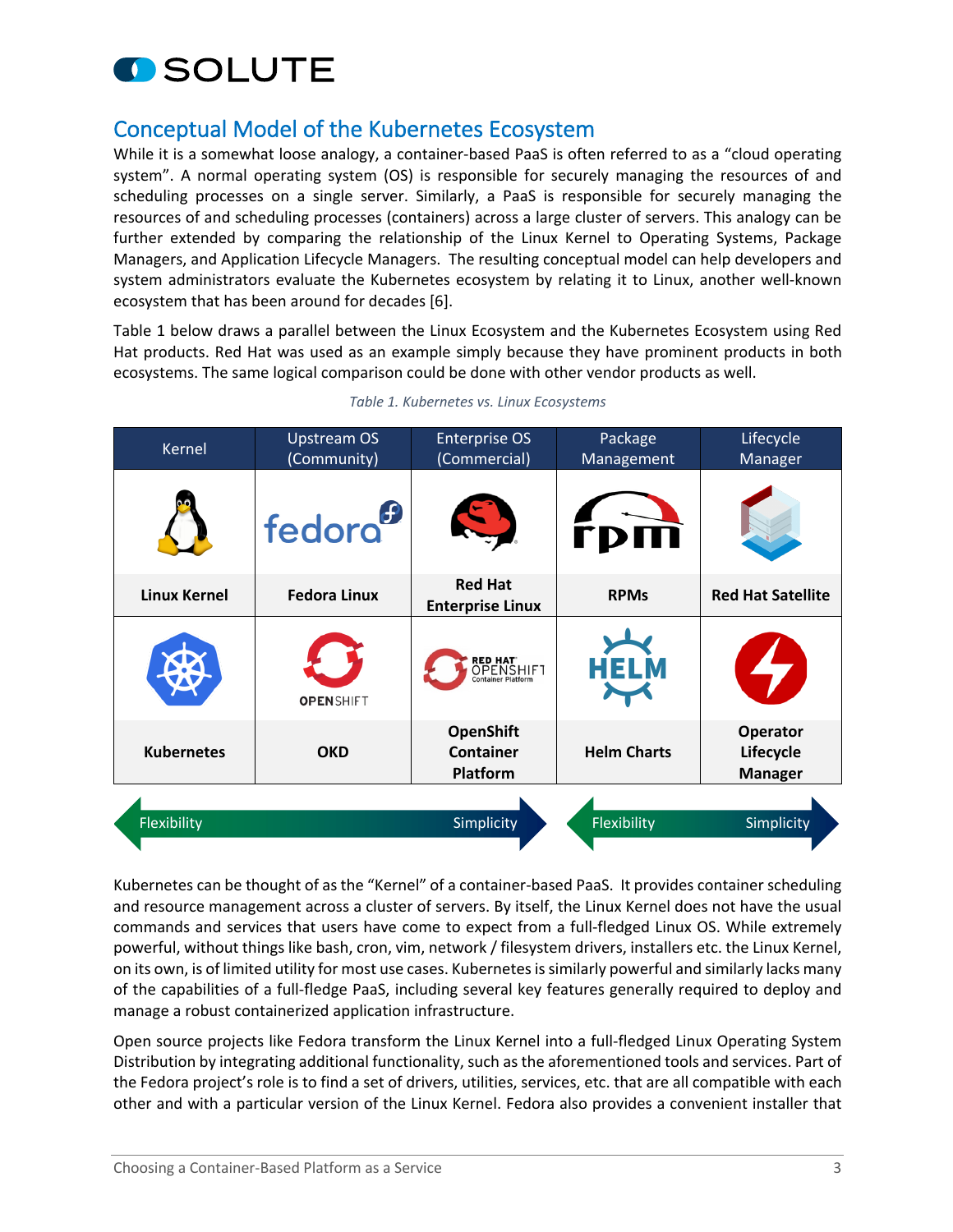

installs the Linux Kernel along with these other components, so that an end user does not have to do this themselves. Similarly, the OKD project takes the base Kubernetes distribution and integrates SDN, storage, security components, a web-based management console, an installer, and other capabilities to deliver an open source PaaS Distribution.

Fedora serves as the upstream project for Red Hat Enterprise Linux (RHEL). RHEL is a heavily tested and commercially supported Linux Distribution. Red Hat takes Fedora and hardens it for use in production and enterprise scenarios. Red Hat publishes a lifecycle schedule for RHEL which includes a long-term support strategy. RHEL customers get priority support, bug fixes, and cyber security patches on a longer-term and quicker schedule than Fedora. Similarly, Red Hat takes OKD and produces the Open Shift Container Platform (OCP), which is a hardened and commercially supported PaaS Distribution. Much like RHEL, users of OCP will get long-term support and priority bug fixes.

Moving up the stack, the Red Hat Package Manager (RPM) format is an open standard way to package applications for installation in Red Hat flavor Linux distributions. The RPM format defines how packages are installed / removed from a single server. Likewise, Helm is an open source package manager and packaging format which describes how containerized workflows can be installed / uninstalled to a Kubernetes based PaaS. Finally, Red Hat Satellite provides application lifecycle management (upgrades, compliance, etc.). The Operator Lifecycle Manager (OLM) framework for Kubernetes provides lifecycle management for containerized workloads in a PaaS.

#### A Key Trade-Off

In either ecosystem, the amount of work to deploy and maintain a production-ready system increases the further "left" you go, but the flexibility also increases. If building a Linux-based application, starting with the raw Linux Kernel would require a lot of work to first build enough of an OS to host your application. Similarly, if starting with Kubernetes, there is a lot of work to do to build a production-ready PaaS to host your containerized workloads. That said, with the increased work comes a greater amount of flexibility and control of exactly how the system is built. This will be a key theme for many of the tradeoffs between Kubernetes and a full PaaS.

### Kubernetes vs. PaaS Considerations

There are several considerations to evaluate when choosing between leveraging Kubernetes or a commercial or Open Source PaaS solution. Several of them are discussed below:

#### Supported Infrastructures

It is possible, although complicated, to get Kubernetes running on almost any Linux-based operating system. This is largely because the installation process is manual. There are a few projects (kubeadm, kops, etc.) that aim to streamline installation of Kubernetes on several cloud providers. PaaS vendors typically build installers for their offering. These installers greatly simplify the installation and updating of the cluster. However, the set of infrastructures they support is sometimes limited.

#### Hardening and Stability

PaaS projects generally lag behind Kubernetes versions. This is because they are taking care to check compatibility between components, develop security policy, create installation and upgrade procedures, generate documentation, and generally test the platform. This results in a greater degree of stability in the platform. The increased stability does come at the cost of slower adoption of new features and functionality. Early adopters often prefer Kubernetes or Open Source PaaS over commercial PaaS solutions. Some PaaS vendors attempt a more rapid integration of upstream features than others.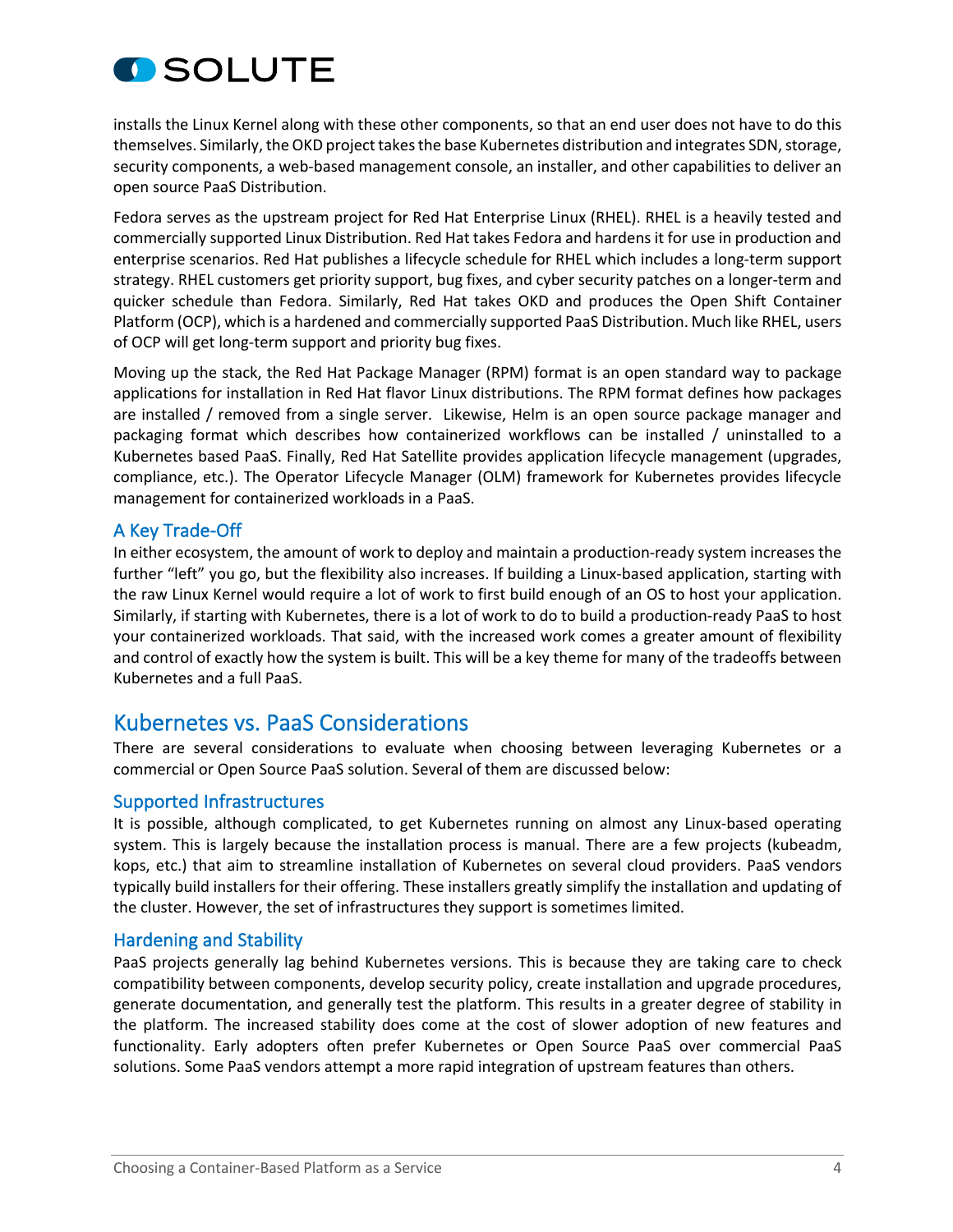

#### API Stability

A non-trivial portion of the Kubernetes API is in an alpha or beta state. There are often breaking API changes between releases, and occasionally experimental APIs are removed altogether if the community decides to go in another direction. While the community does their best, and generally follows semantic versioning principles, there is no guarantee that the API that exists today will be there in a subsequent version. That said, generally once part of the API is marked stable and has been in place for a long time, it can be considered safe.

#### Do-It-Yourself Functionality

Generally, when implementing raw Kubernetes, the project must select and integrate several other components that are not available by default. This includes:

- **Identity Management:** Kubernetes does not come with user and identity management built in. Recently the role-base-access-control features have greatly improved. However, if the project requires integration to LDAP or Active Directory for user authorization, this will need to be implemented by the project.
- **DNS Integration:** Kubernetes requires a functioning DNS infrastructure to route traffic to the appropriate containers. Projects will need to configure and integrate DNS.
- **Software Defined Networking:** Kubernetes has over half a dozen options for networking. Projects will need to integrate one to allow containers to communicate with each other.
- **Storage Infrastructure:** Projects will need to integrate a method for provisioning storage in the cluster.
- **Ingress and Load Balancing:** Projects will need to implement and integrate an ingress controller into Kubernetes to allow external consumers to leverage services in the cluster.
- **Service Mesh Implementation:** If a service mesh is required (e.g. Istio), projects will need to integrate it themselves.
- **Log Aggregation:** Kubernetes does not provide a log aggregation capability out of the box. Projects typically integrate FluentD, Elasticserach, and Kibana. These must then be secured, as they are not out of the box.
- **Metrics and Monitoring**: Kubernetes does not provide a metrics and monitoring capability out of the box. Projects typically integrate Prometheus and Grafana. These must then be secured, as they are not out of the box.
- **Management Console:** Kubernetes does not have a robust web-based management console by default. There is an open source Kubernetes Dashboard project that can be integrated, though it is not as robust as a PaaS.

It should be noted, that while each of these is not terribly complex, the project is now responsible for:

- 1. Researching the plethora of options out there, and selecting the best tools based on project requirements.
- 2. Choosing between open source and supported versions of all of these projects.
- 3. Ensuring that all of these integrated projects are compatible with the specific version of Kubernetes they have.
- 4. Tracking all cyber vulnerabilities across all these projects and upgrading / patching them as necessary.

The potential trap is that the full magnitude of work required to deploy and maintain Kubernetes in production if often not discovered until a project is twelve months down the road. At this point, the project may be past the point of no return and stuck with an implementation that is very hard to manage.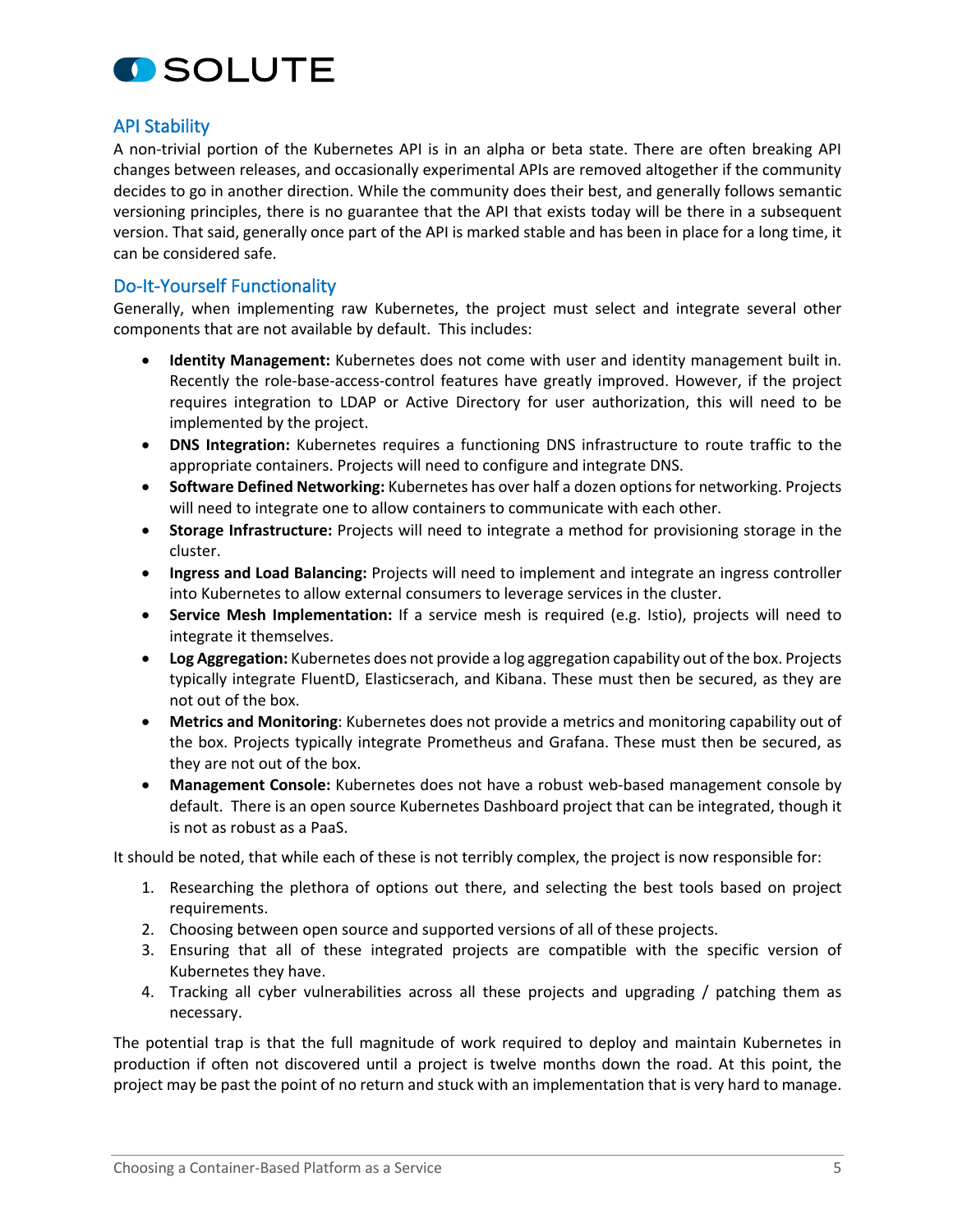

#### Installation and Upgrades

Most PaaS products supply installers and provide "managed upgrades". These installers install and upgrade all of the constituent components (as mentioned previously) in one fell swoop and are heavily tested by the vendor. Conversely, the project is often on their own when attempting to install and upgrade the cluster. Furthermore, the cluster cannot be upgraded as a whole. The project must usually upgrade each individual component. Care must be taken to ensure that when upgrading one component, compatibility with Kubernetes and each of the interdependent services is considered.

#### Patching

The Kubernetes community does not provide long-term support. The community is fairly responsive to mission critical bugs and severe cyber vulnerabilities. However, the community does not "backport" fixes very far. Kubernetes will generally fix bugs in the latest release, and perhaps a point release one or two minor versions back. If your project is on a version that is more that 6 months old, it is likely that you will not receive a patch. Most commercial PaaS products provide long-term support and will patch much older versions of their products, in essence doing the "backport" for you.

#### Cyber Security Accreditation

When building systems in the DoD, Cyber Security Accreditation is often a bottleneck. Many commercial vendors see the DoD as a viable market for their software and take steps to address cyber security accreditation. Most open source projects do not do this. When building from Kubernetes it is likely that a team will develop a highly custom collection of tools and services. Even if the common tools and services are integrated into Kubernetes, the project will likely have integrated them in a custom way. Cyber Security Accreditors will be looking at something they have not seen before. This can be problematic.

For Linux based systems, the base OS (RHEL, Ubuntu, etc.) has historically been a key focus of Cyber Security Accreditation. Standard Technical Implementation Guides (STIGs) are developed to secure the OS and automated vulnerability scanners have been developed to validate the security posture of the OS. The reason being that if the base OS is not secure, then the security mechanisms in the individual applications deployed in the OS are of little use. The PaaS is now viewed as the OS of the distributed cluster. Hardening of container infrastructure is as equally important to the security of the distributed system as the hardening Linux OS was to the individual server.

DoD guidance generally requires major open source infrastructure components be supported by a commercial company that can provide both long-term support and cyber vulnerability remediation. While the security community is just now contemplating the impacts of PaaS, it is likely that the same type of policy for the base OS, will be coming for the container infrastructure. Even prior to formal policy, accreditation organizations are already starting to require commercial support of the PaaS layer. If

commercial support is not provided, the program will have to demonstrate they have a sufficient ability to self-support the various technologies involved.

Leveraging popular open source or commercial PaaS products may result in easier accreditation since



accreditors will have seen "prior art" and because vendors will work with the DoD in providing the requisite artifacts such as STIGs, OpenSCAP profiles, automation Scripts, etc.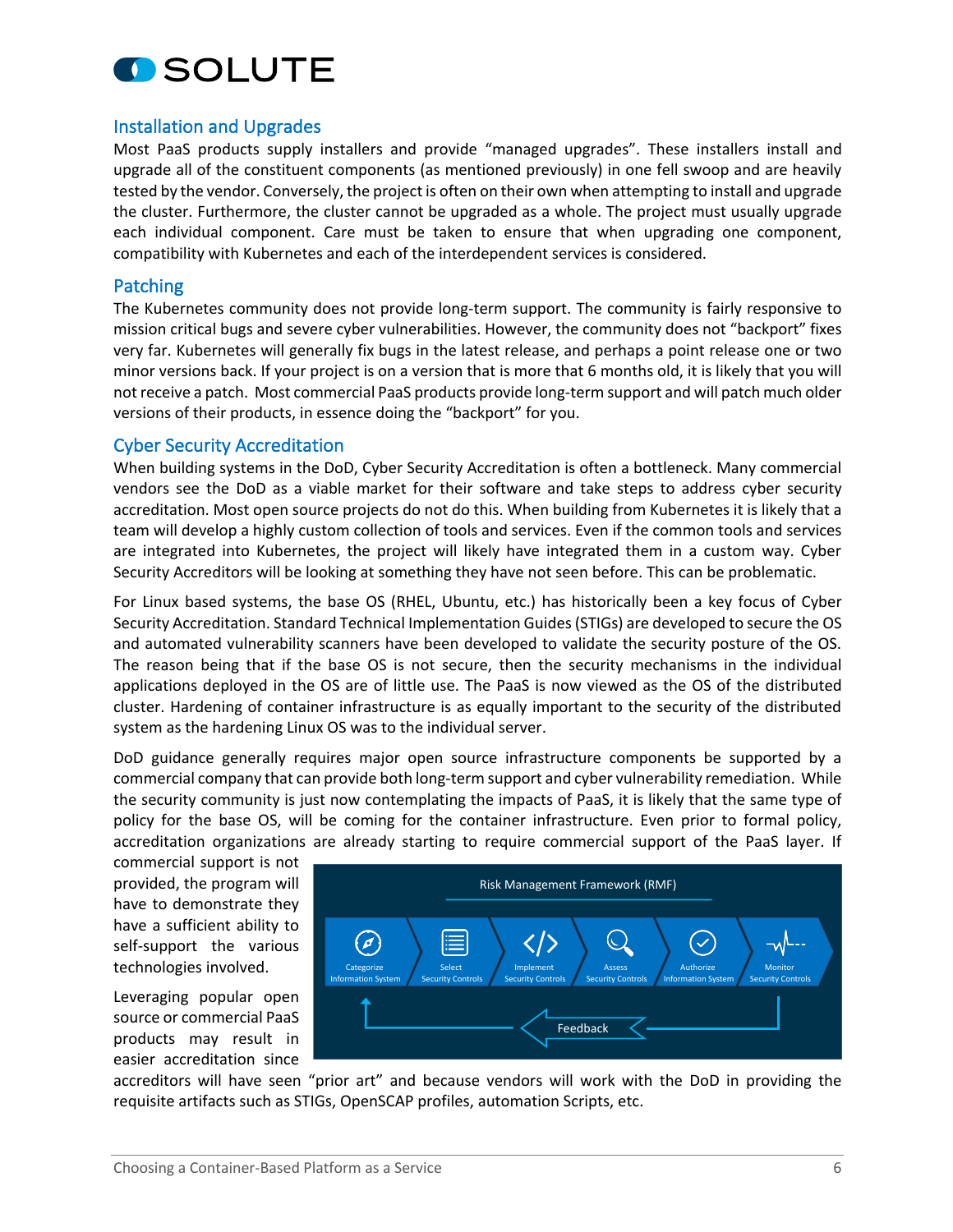

## When to Choose a Commercial PaaS?

Leveraging commercial PaaS will be the least amount of work but will provide the least flexibility. If the product fits your use case, then the flexibility consideration is generally not an issue. It will take some time (several months) for new features and functionality in the open source community to become available. Projects should consider using a commercial PaaS if:

- The project has "production-like" reliability requirements.
- Long-term support is required.
- License fees are not prohibitive.
- License fees are offset by the large reduction in labor required to manage the PaaS.
- The project desires commercial support and priority bug fixing.
- The project team does not have the ability to patch or backport bug fixes themselves.
- The project values stability and security over being on the bleeding edge.

## When to Choose an Open Source PaaS?

Leveraging an open source PaaS is somewhat of a middle ground. This option will be less work and does not impose license costs. New features and functionality will arrive slower than using Kubernetes, but generally faster than using a commercial PaaS. Projects should consider using an Open Source PaaS if:

- Long-term support it not required.
- The project team has the ability to patch and backport bug fixes themselves.
- There is not a need to be on the bleeding edge, but the project values quicker access to new features and functionality than will typically be available in a Commercial PaaS.
- The project is comfortable with some level of self-support.
- License fees of a commercial PaaS are prohibitive\*.

## When to Choose Kubernetes?

Leveraging Kubernetes directly will require the most work but will also be the most flexible. Projects will have the quickest access to new features and functionality coming out of the Kubernetes ecosystem. Projects should consider using Kubernetes if:

- Long-term support is not required.
- The project team has the ability to patch an backport bug fixes themselves.
- There is no commercial or open source PaaS distribution that is installable in the target environment (e.g. exotic hardware).
- The project requires heavy customization of Kubernetes.
- The project requires tight control of the exact modules installed.
- The team has deep expertise in Kubernetes and the ability to troubleshoot and remediate issues.
- The primary goal is to deeply learn and understand the internals of Kubernetes.
- The project does not have "production-like" reliability requirements.
- There is a desire to be on the bleeding edge, potentially due to a newly developed, but required, feature that has not made its way into commercial or open source PaaS distributions.
- License fees of a commercial PaaS are prohibitive\*.

*\* Teams often underestimate the cost of the labor required to build and support a production-grade PaaS. System testing, backporting patches, version compatibility, integrating other tools, development of training and documentation, etc. can all be very expensive. A detailed cost analysis should be performed.*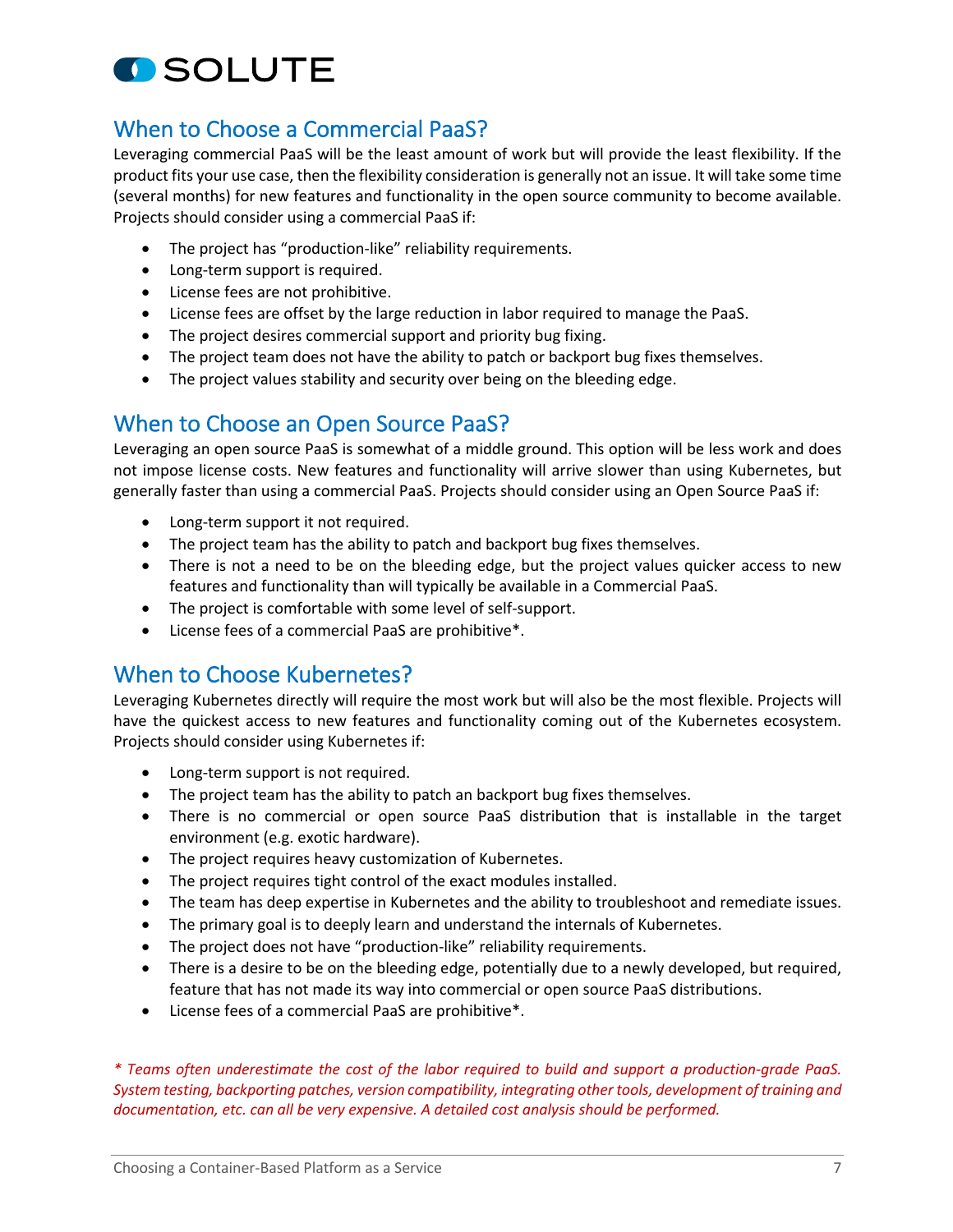

## Kubernetes Based PaaS Examples

Below are several examples of commercial and open source PaaS products. This is not an exhaustive list nor an endorsement of any product. The list simply illustrates that there are many viable options.

- **Commercial PaaS**
	- o Red Hat OpenShift
	- o Docker Enterprise
	- o Pivotal Container Services (PKS)
	- o Kontena Pharos
	- o VMWare PKS
	- o Gravitational Gravity
- **Open Source PaaS**
	- o OKD
	- o Rancher (Support Options Available)
	- o Apache Mesosphere Kubernetes Engine
	- o Canonical Charmed Kubernetes (Support Options Available)
	- o Zenko

## Product Lock-In

Most PaaS products provide additional, product specific functionality on top of the Kubernetes API. These features often greatly simplify application deployment and management. However, if a project leverages these features, porting to another PaaS may require rework. In many cases, it is fine to select a product and deal with the rework **IF** it is ever required. Proper design (encapsulation, abstraction, etc.) can also limit effort of moving to another PaaS. If a project desires to remaining agnostic, most PaaS products directly expose the raw Kubernetes API. A valid risk mitigation strategy is to limit interaction with the PaaS to the standard Kubernetes API. This will make the project maximally portable between PaaS products.

## **Conclusion**

Kubernetes is an immensely valuable open source project and is powering a large number of next generation systems in both the commercial world and the DoD. There exists a spectrum of options to deploy a Kubernetes-based infrastructure ranging from a raw Kubernetes implementation to a productized, commercially supported PaaS. Choosing the right option can have a large and profound impact on the long-term viability of a project. Hopefully this article helps projects properly frame the decision, allowing them to make the best possible choice and pave the way to successful deployment and sustainment of containerized workloads.

## About SOLUTE, Inc.

SOLUTE is a premier DoD engineering firm specializing in system modernization using the latest advances in Software Engineering, Cyber Security, Cloud Architectures, and DevSecOps. SOLUTE has a talented workforce with tremendous expertise in building, deploying, and managing containerized applications deployed to public / private cloud infrastructures. SOLUTE is leading the charge across multiple large and complex Navy, Army, and Air Force systems and is actively collaborating with DoD leadership on engineering best practices for mission critical PaaS deployments and DevSecOps best practices.

SOLUTE, Inc. is a Service-Disabled Veteran Owned Small Business, founded in 2002, headquartered in San Diego, CA and with offices in Denver, CO; Washington, DC; and Lexington Park, MD. SOLUTE has over 150 cleared engineers ready to bring innovation the DoD's most complex, mission critical systems.